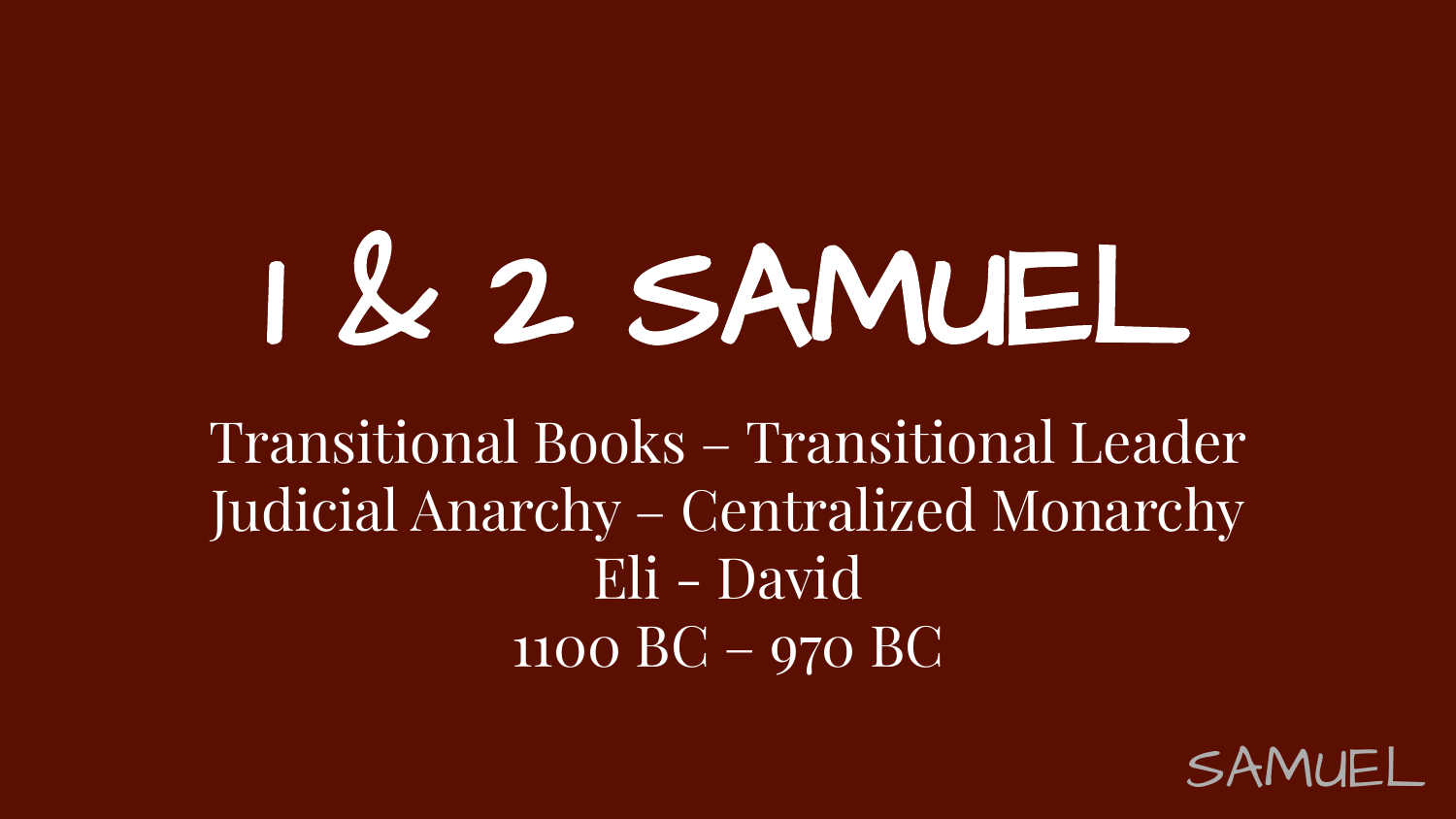Sun 4/3 Samuel's origin; Hannah's song 1 Samuel 1-3 James Wed 4/6 Contrast Samuel and the House of Eli 1 Samuel 1-3 James Sun 4/10 The Ark Narratives 1 1 Samuel 4-7:1 Travis Wed 4/13 The Ark Narratives II 1 Samuel 4-7:1 Shawn Sun 4/17 Samuel Leads Repentance; Israel Demands a King 1 Samuel 7-8 Travis Wed 4/20 Saul's Origin; Transition to Monarchy 1 Samuel 9-11 Shawn Sun 4/24 Samuel's Farewell Address to Israel1 Samuel 12-13 Travis Wed 4/27 Saul's Reign; 1st & 2nd Rejection 1 Samuel 14-15 Shawn

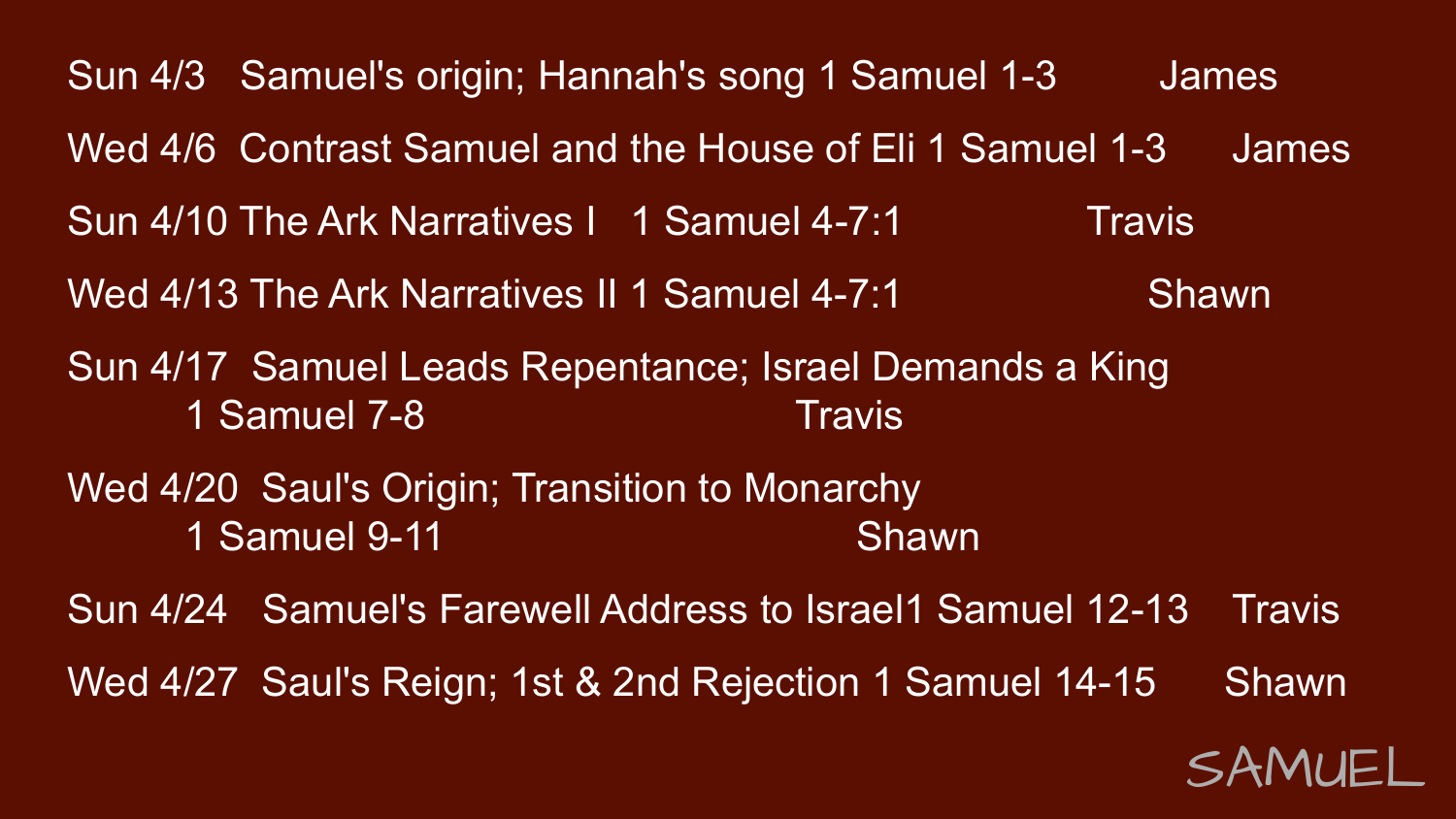SAMUEL Sun 5/1 David's Origin; Goliath; Saul Becomes an Enemy 1 Samuel 16-18 Travis Wed 5/4 David Escapes Saul; Jonathan's Attempt to Help 1 Samuel 19-20 Shawn Sun 5/8 David in Nob, Gath, Adullam 1 Samuel 21-23 Travis Wed 5/11 David Spares Saul parts 1 & 2; Abigail 1 Samuel 24-26 Shawn Sun 5/15 David in Philistia part 1 1 Samuel 27-28 Travis Wed 5/18 David in Philistia part 2; Deaths of Saul & Jonathan 1 Samuel 29-31 Travis Sun 5/22 David's Rise to Power in Judah part 12 Samuel 1-4 Shawn Wed 5/25 David's Rise to Power in Judah part 22 Samuel 1-4 Shawn Sun 5/29 David Rules Judah; David Rules All of Israel 2 Samuel 5-6 Travis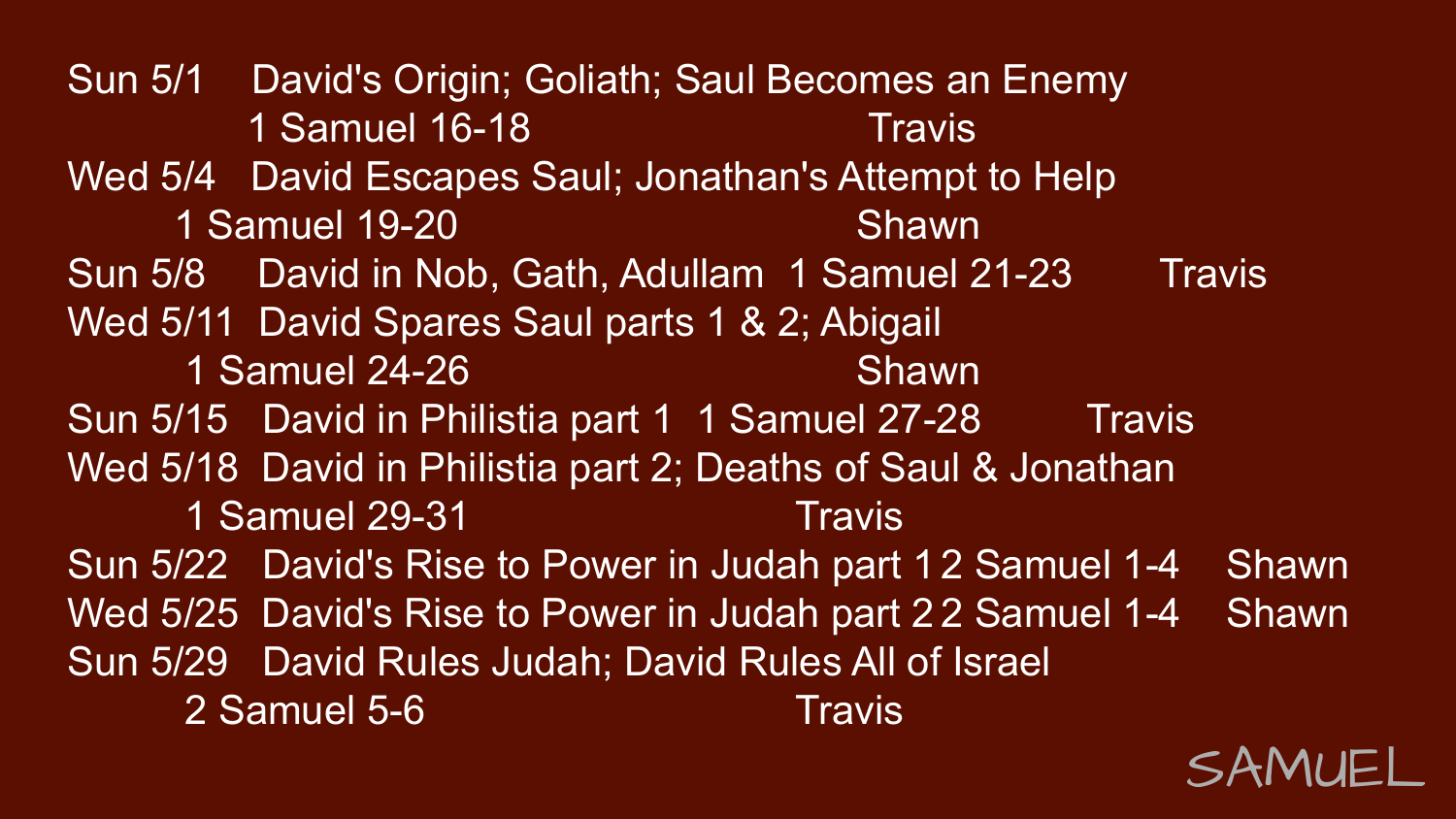Wed 6/1 Yahweh's Covenant with David; Victories 2 Samuel 7-8 Travis Sun 6/5 David and Mephibosheth, the Ammonites and Arameans 2 Samuel 9-11:19 Shawn Wed 6/8 David and Batsheba 2 Samuel 11-12 Shawn Sun 6/12 Amnon, Tamar, and Absalom 2 Samuel 13-14 Travis Wednesday June 15, 2022 VBS Sun 6/19 Absalom's Rebellion part 1 2 Samuel 15-19 James Wed 6/22 Absalom's Rebellion part 2; Sheba's Rebellion 2 Samuel 15-20 James Sun 6/26 Famine; Wars Against Philistine Giants 2 Samuel 21-22 Travis Wed 6/29 David's Last Words; Census 2 Samuel 23-24 Travis

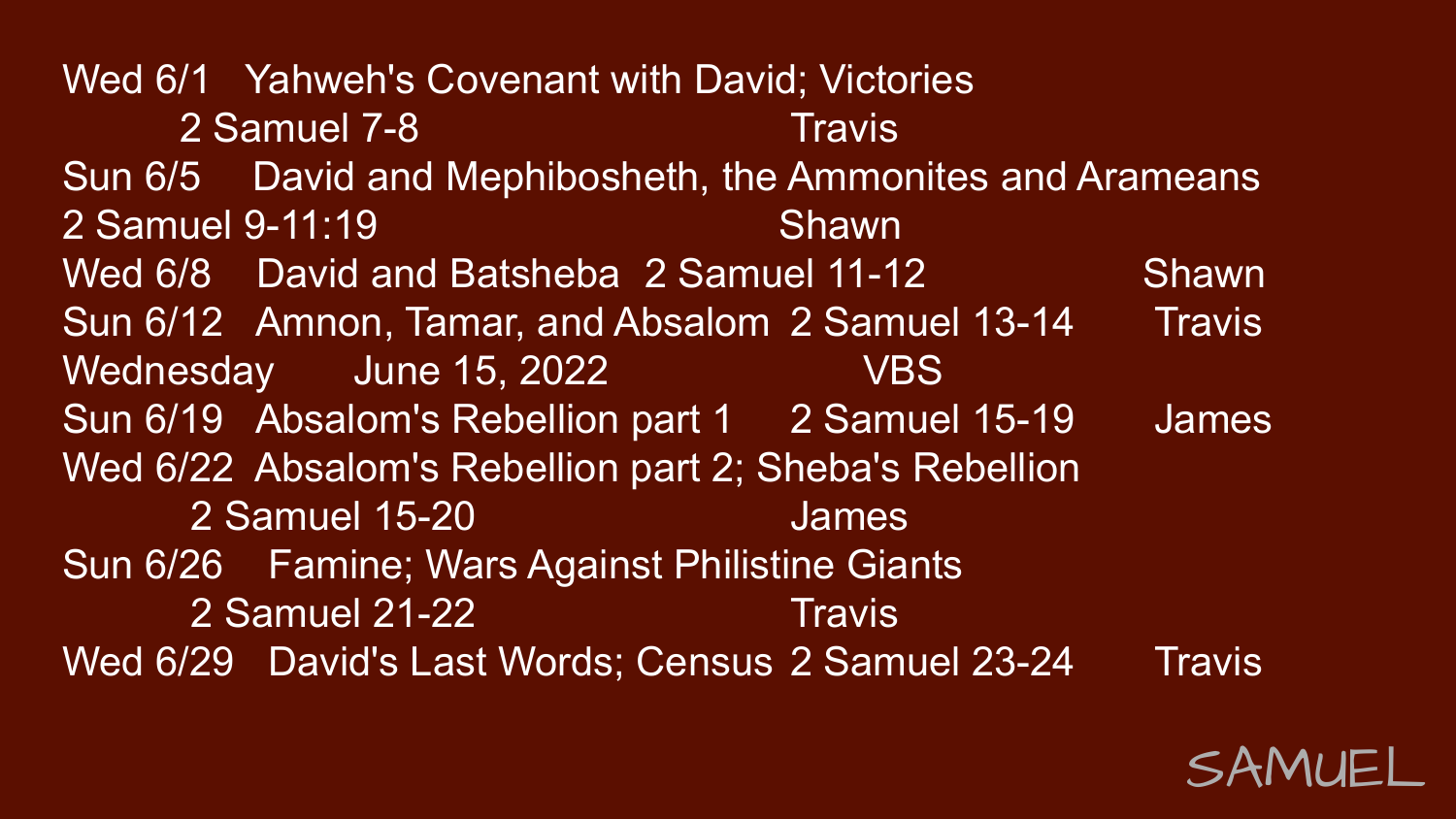# 1 SAMUEL

#### Hannah and Eli

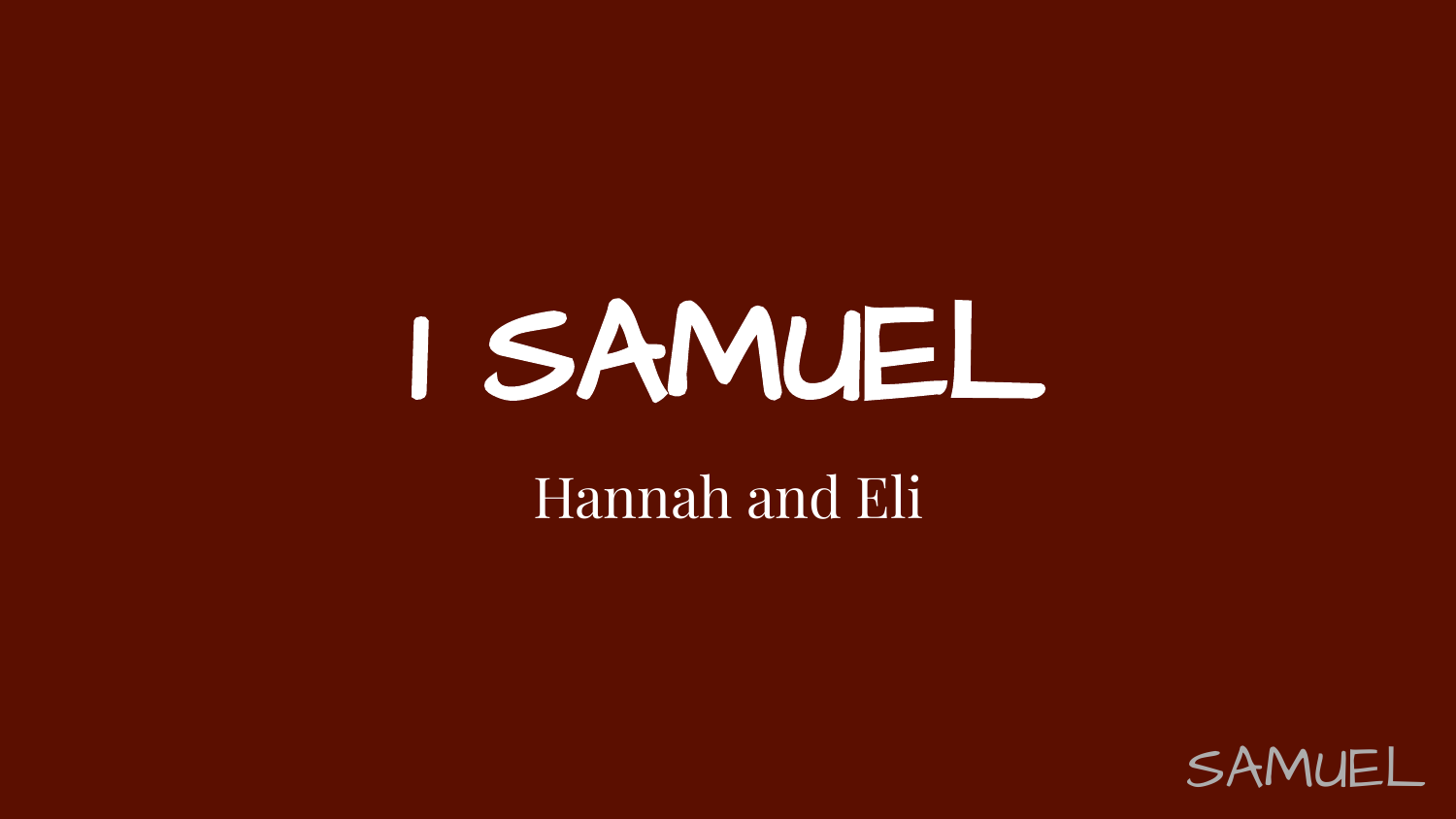### **Hannah in seven parts**

Hannah's Pain - 1 Samuel 1:1-8 Hannah's Prayer – 1 Samuel 1:9-16 Hannah's Peace – 1 Samuel 1:17-20 Hannah's Preparation – 1 Samuel 1:21-23 Hannah's Presentation – 1 24-28 Hannah's Proclamation – 2:1-10 Hannah's Persistence – 2:11, 18-21